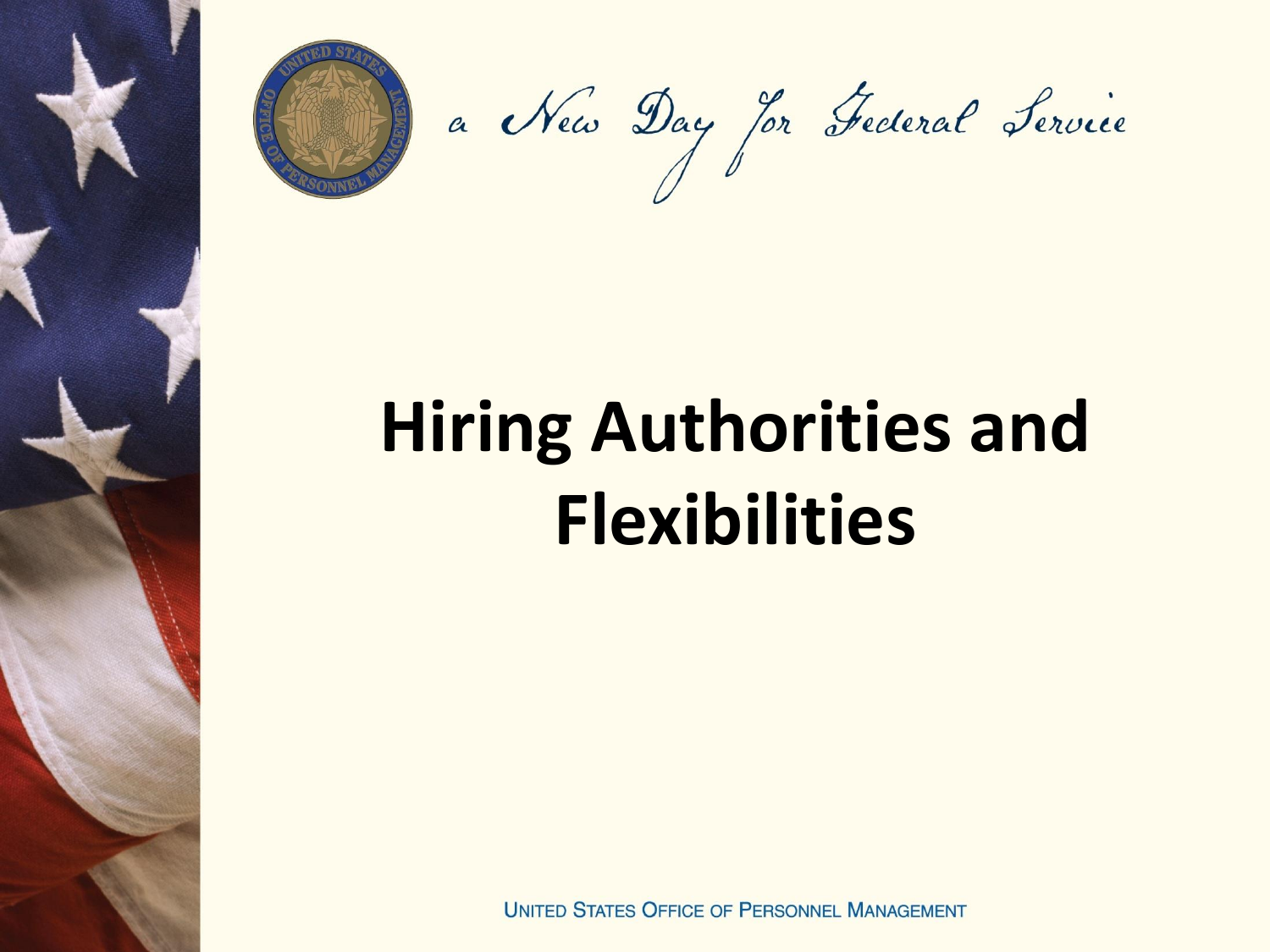

- **Special Hiring Authorities for Veterans** 
	- 30 Percent or More Disabled Veterans
	- Veterans' Recruitment Appointment (VRA)
	- Veterans' Employment Opportunities Act of 1998 (VEOA)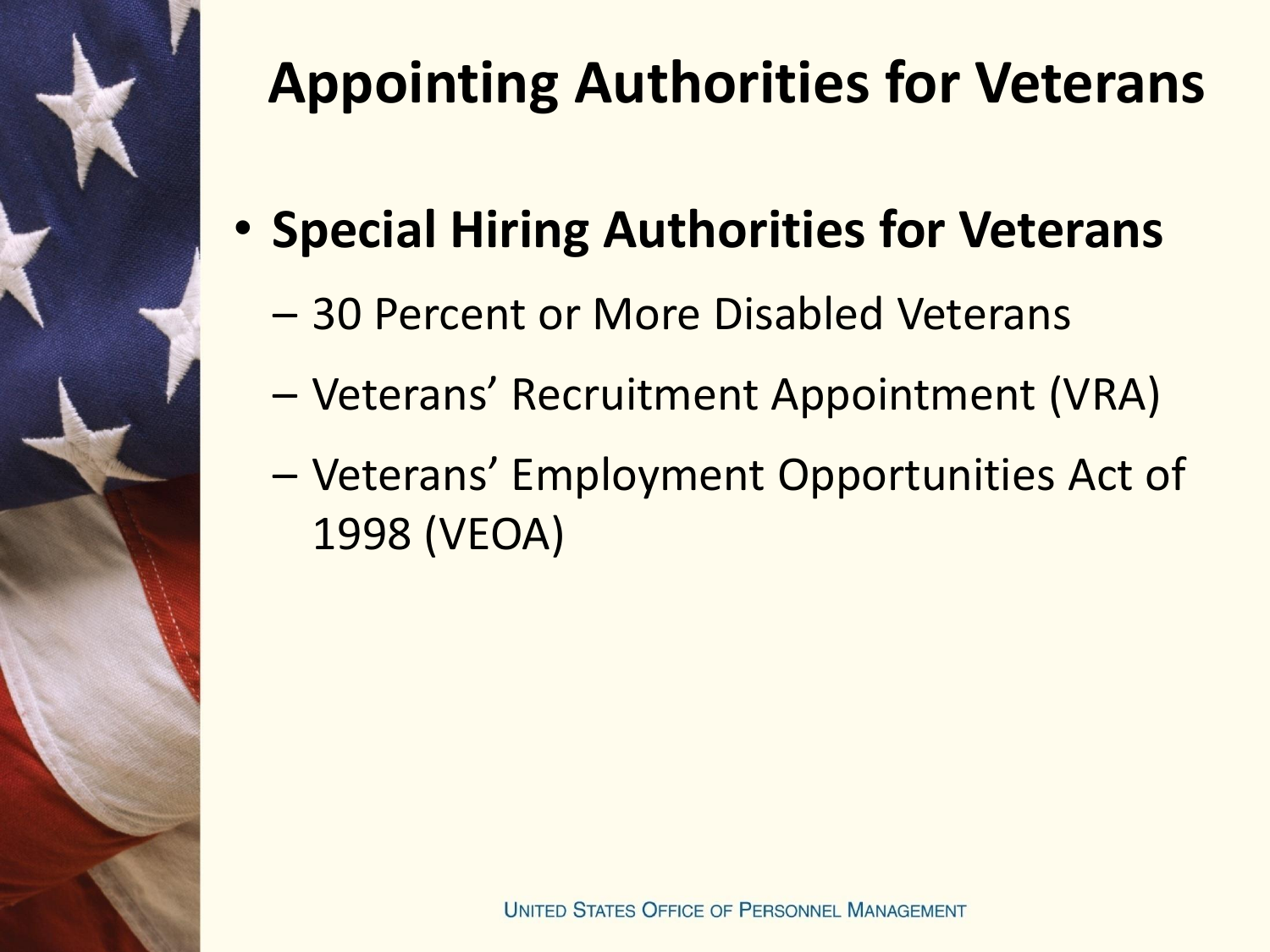

- **30 Percent or More Disabled Veterans** 
	- Veterans with a disability of 30 percent or more who meet the qualification requirements for the position can be hired under a timelimited appointment lasting at least 60 days

– Hiring manager may convert the veteran to a permanent competitive service position at any time during the temporary appointment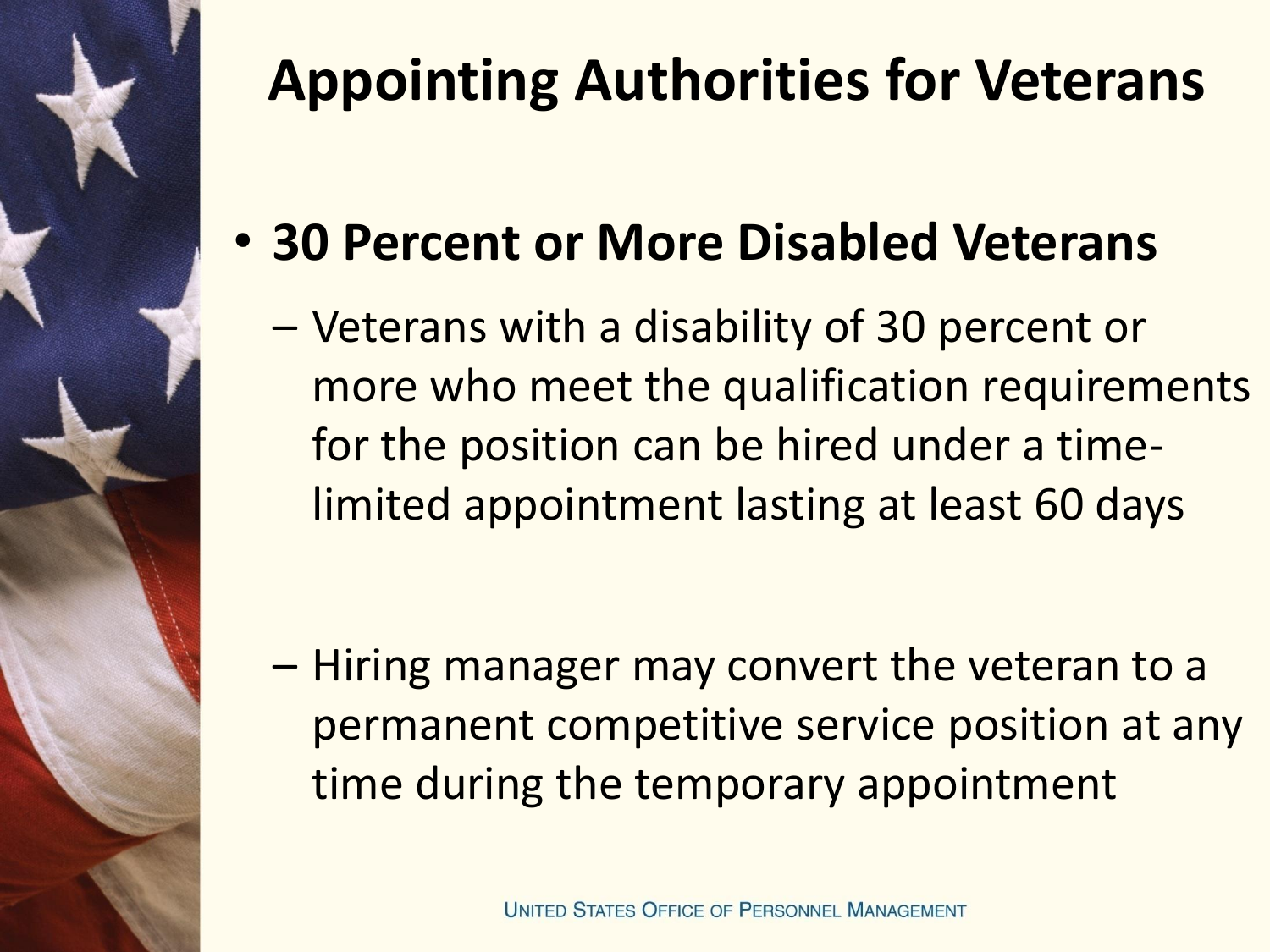

- **Veterans' Recruitment Appointment (VRA)** – for eligible veterans who meet one of the following:
	- Are disabled
	- Have a campaign badge
	- Have the Armed Forces Service Medal
	- Honorably separated from service within the last 3 years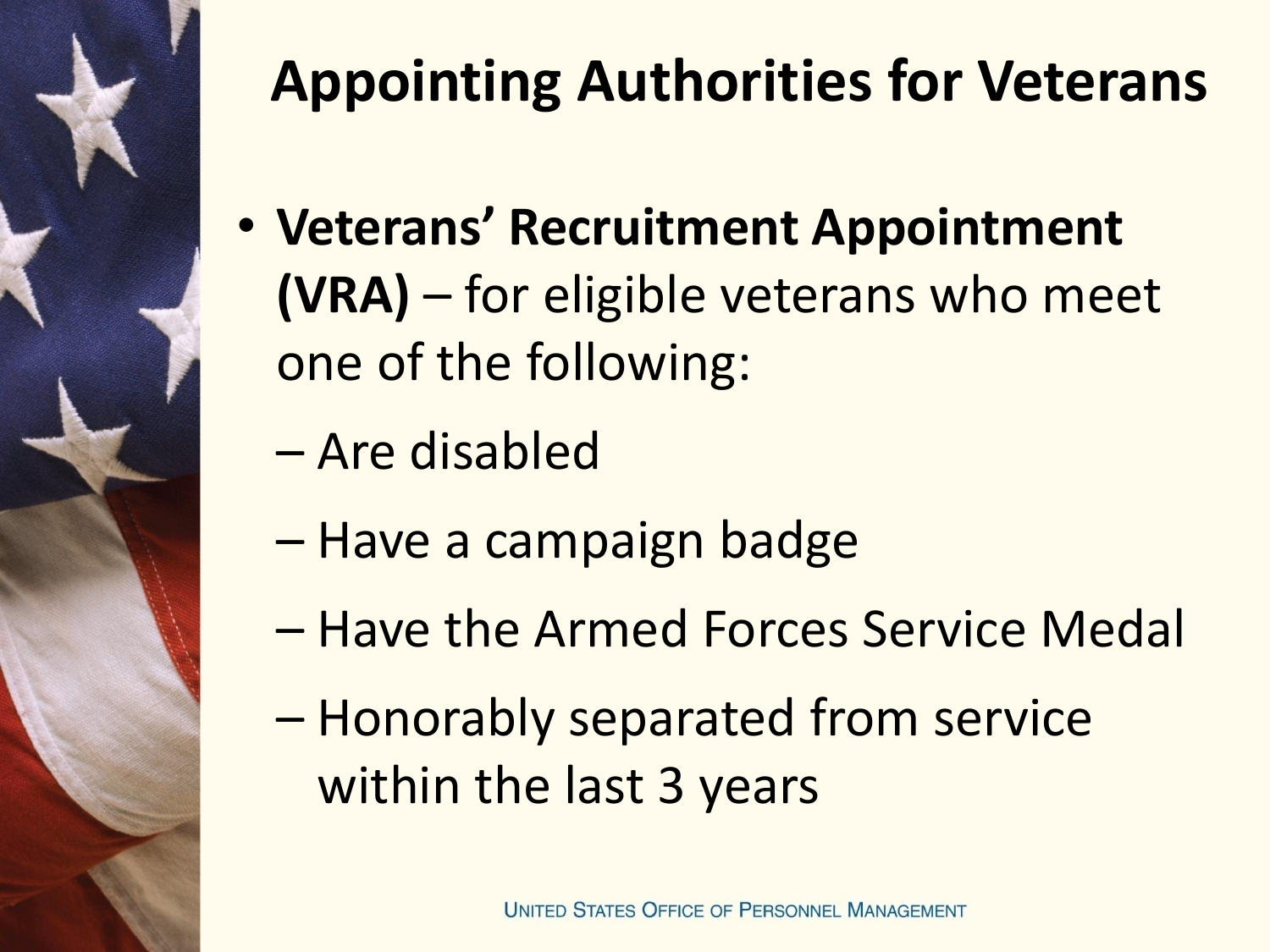

- **VRA basics**
	- 2-year excepted appointment
	- Initial appointment up to GS-11
	- Eligible veterans who successfully complete the 2-year program must be converted to a permanent position in the competitive service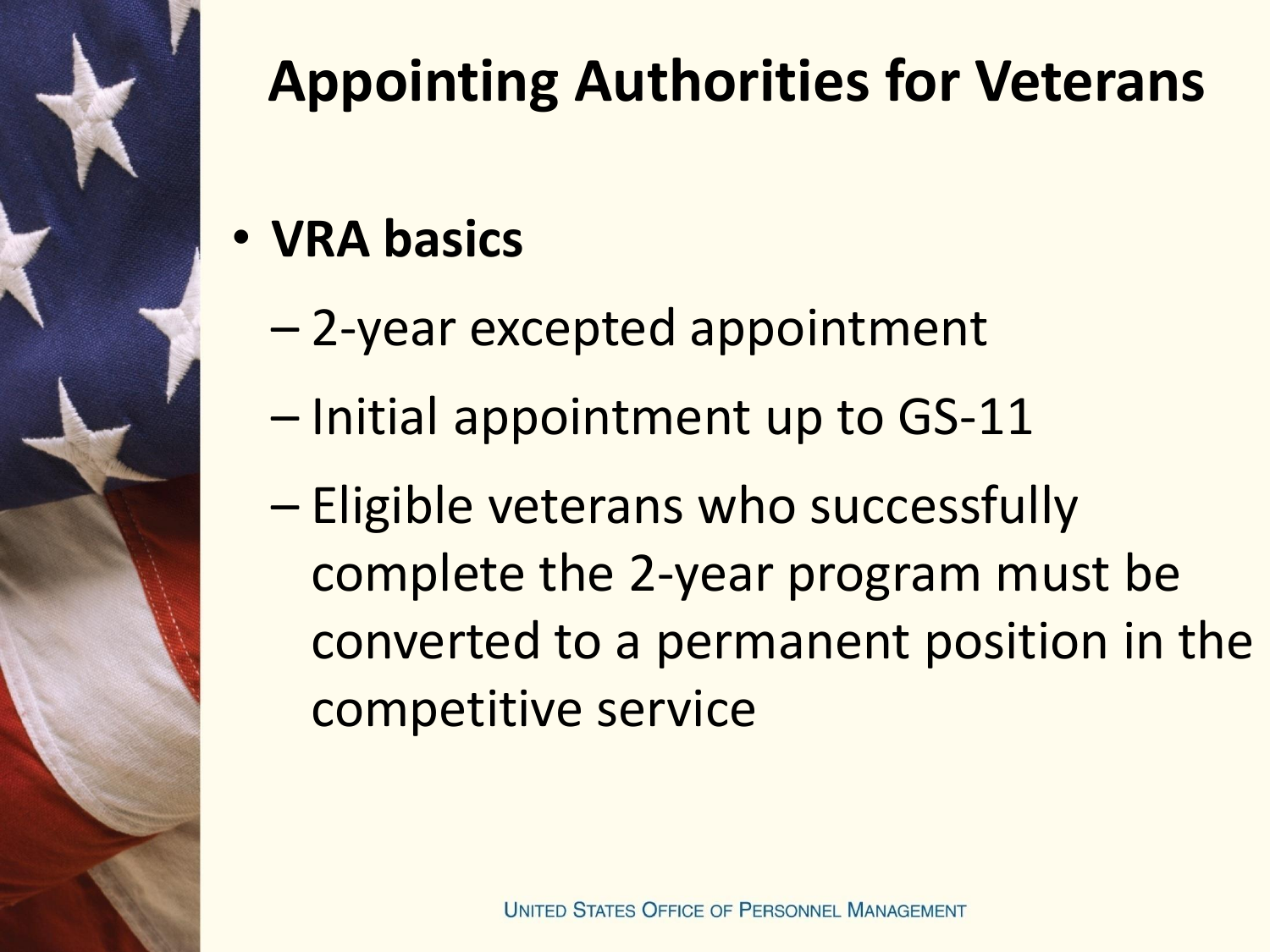

- **Veterans' Employment Opportunities Act (VEOA)** 
	- Allows veterans to apply under merit promotion procedures for a permanent competitive service position
	- Veterans' preference does not apply
	- Provides access to jobs that were otherwise closed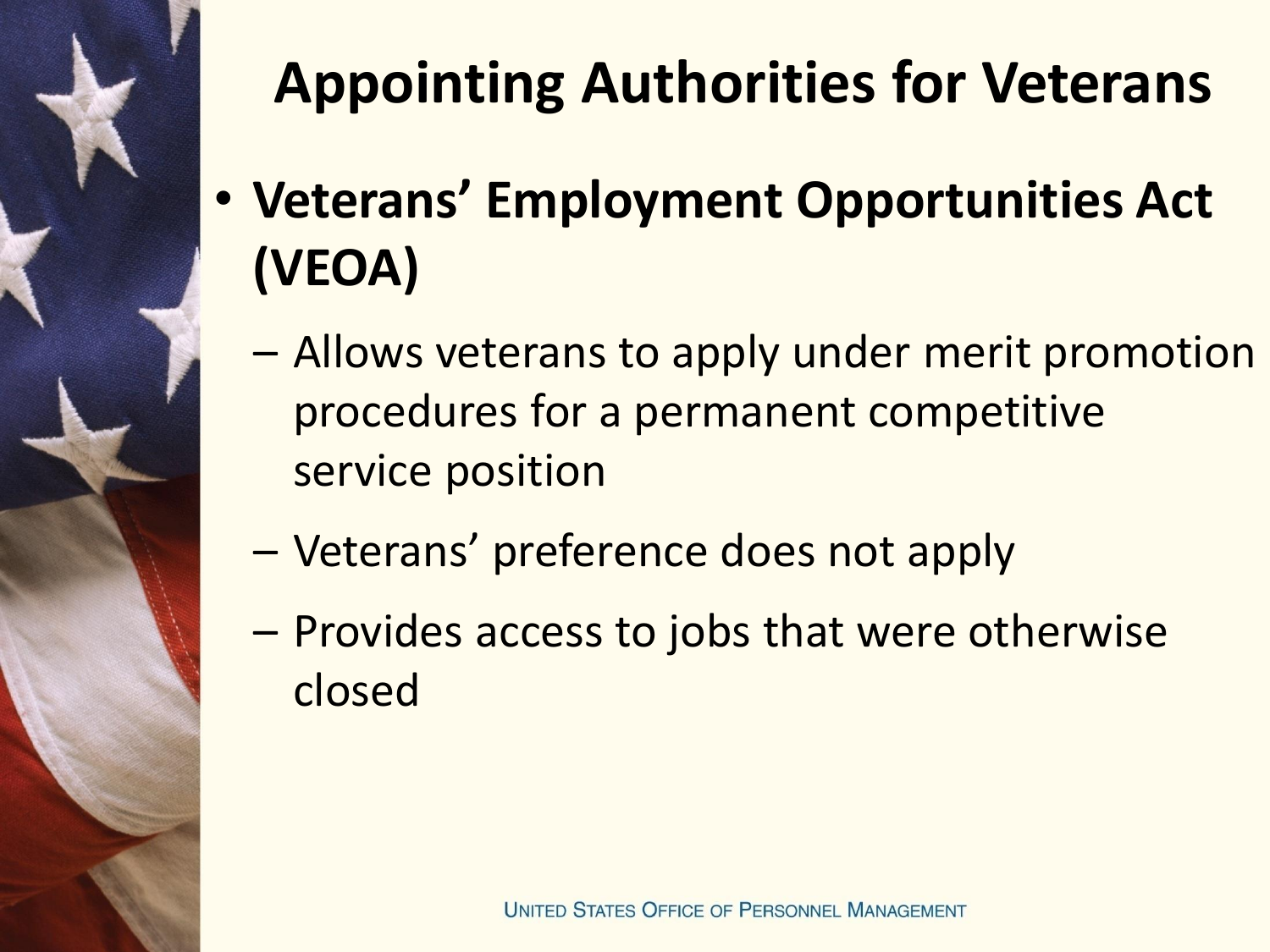• **Veterans' Employment Opportunities Act (VEOA)** 

– Preference eligibles and veterans separated after 3 years or more of active service may compete for jobs filled under merit promotion procedures when agencies accept applications from individuals outside of their workforce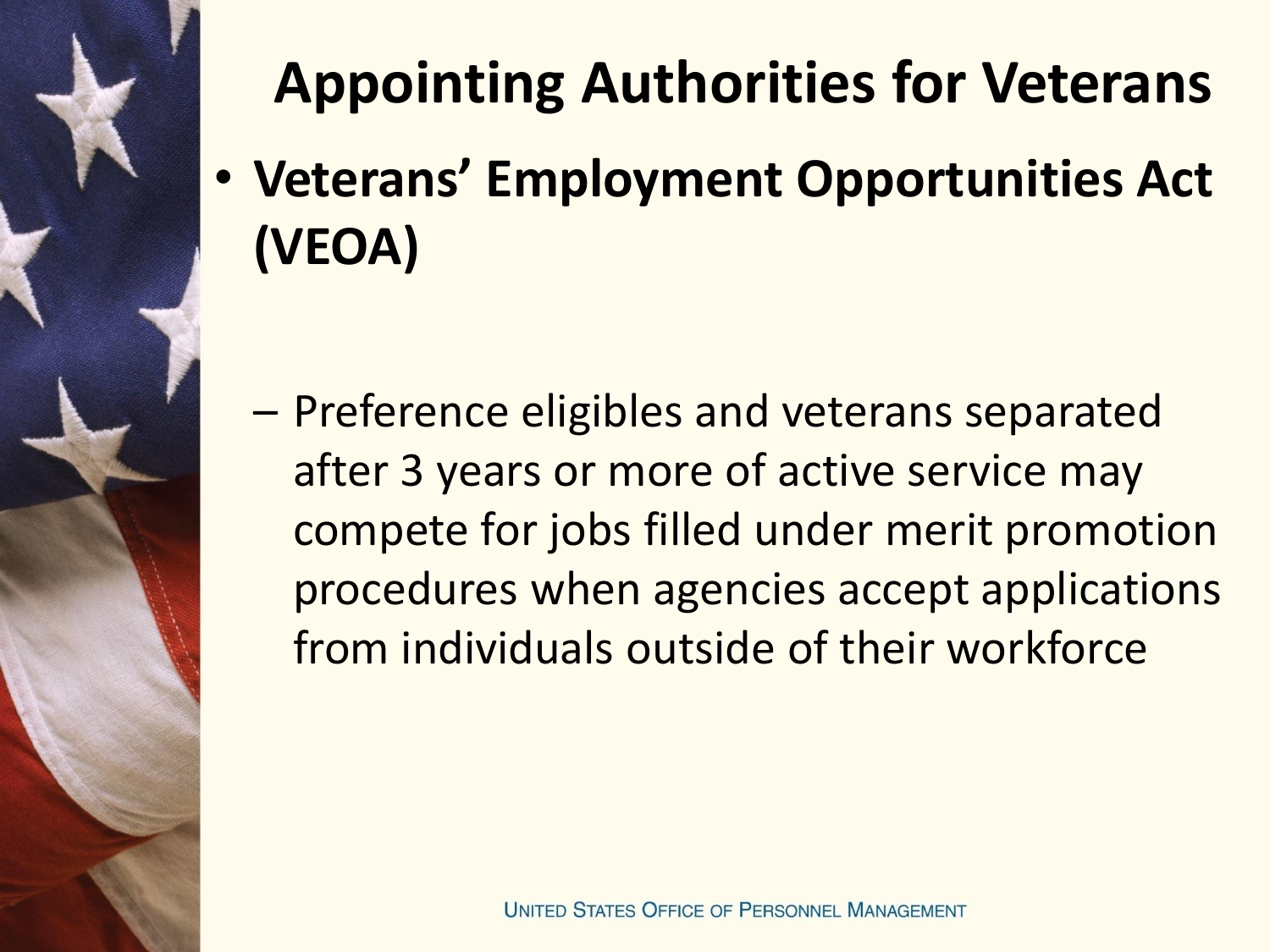

# **Noncompetitive Appointment Authority - Military Spouses**

- Facilitates entry of military spouses into the Federal Government
- Eligible spouses must apply in response to a Job Opportunity Announcement on USAJOBS
- Eligible spouses must meet qualification requirements for the position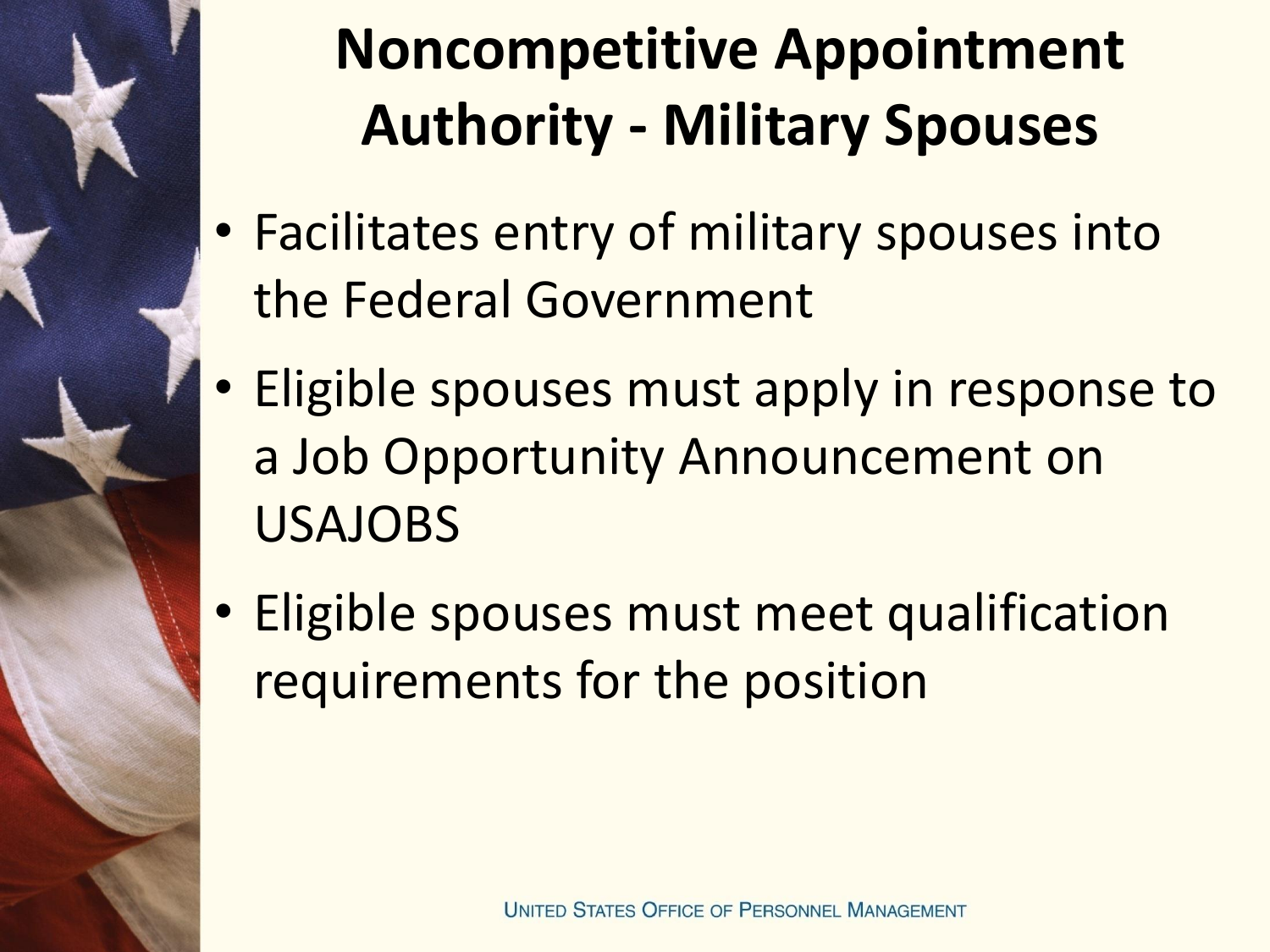

# **Noncompetitive Appointment Authority - Military Spouses**

- Agencies may choose to hire eligible military spouses under this special hiring authority
- 3 categories of eligibility an applicant must be one of the following:
	- Relocating with service member spouse under Permanent Change of Station (PCS) orders,
	- Spouse of a service member who is 100 percent disabled due to a service-connected injury, or
	- Spouse of a service member killed while on active duty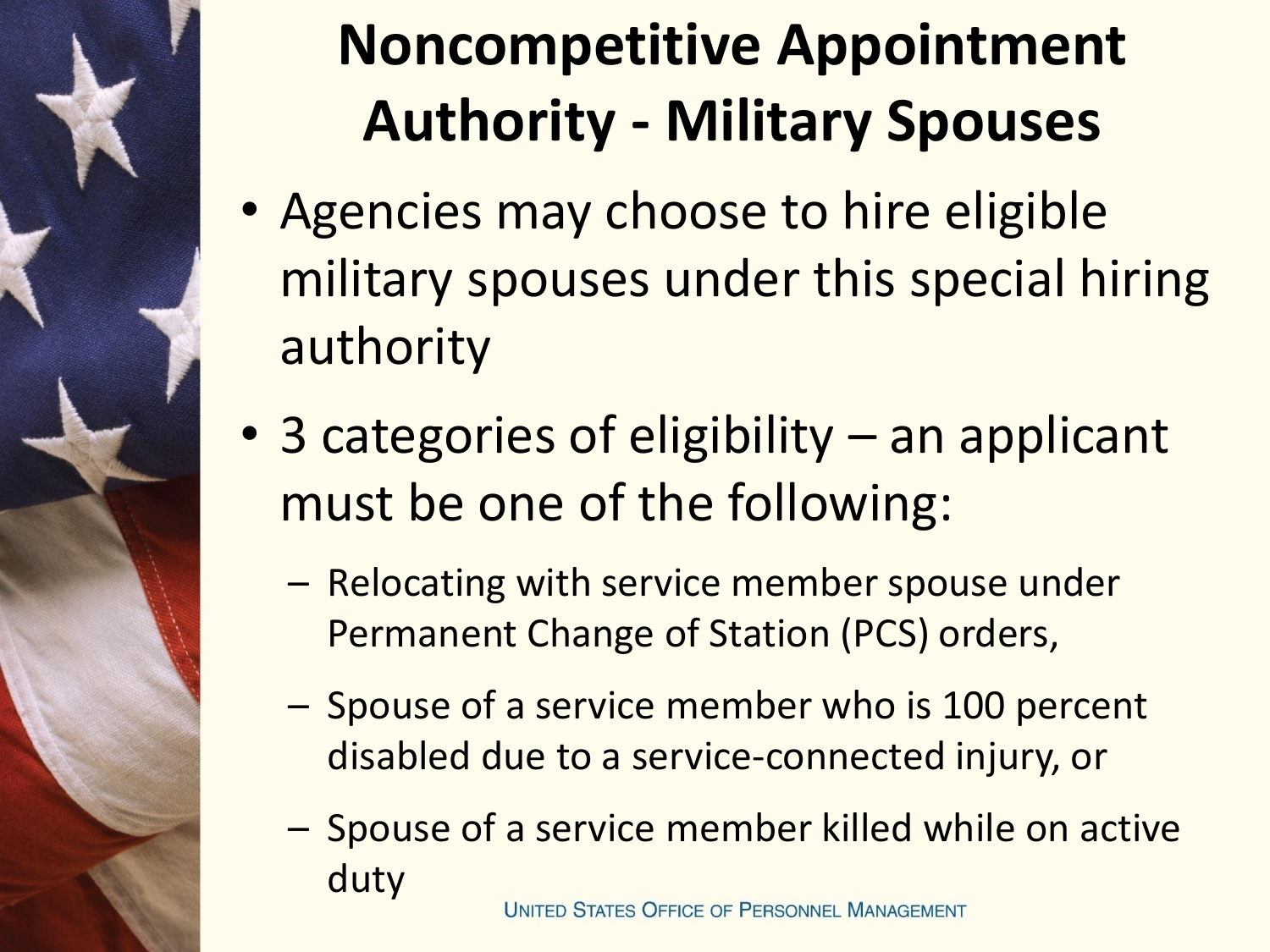

# **Noncompetitive Appointment Authority - Military Spouses**

- Eligibility time limits:
	- 2 years of eligibility from the date of the spouse's Permanent Change of Station (PCS) orders
	- Permanent eligibility from the date of the documentation indicating the service-connected disability or death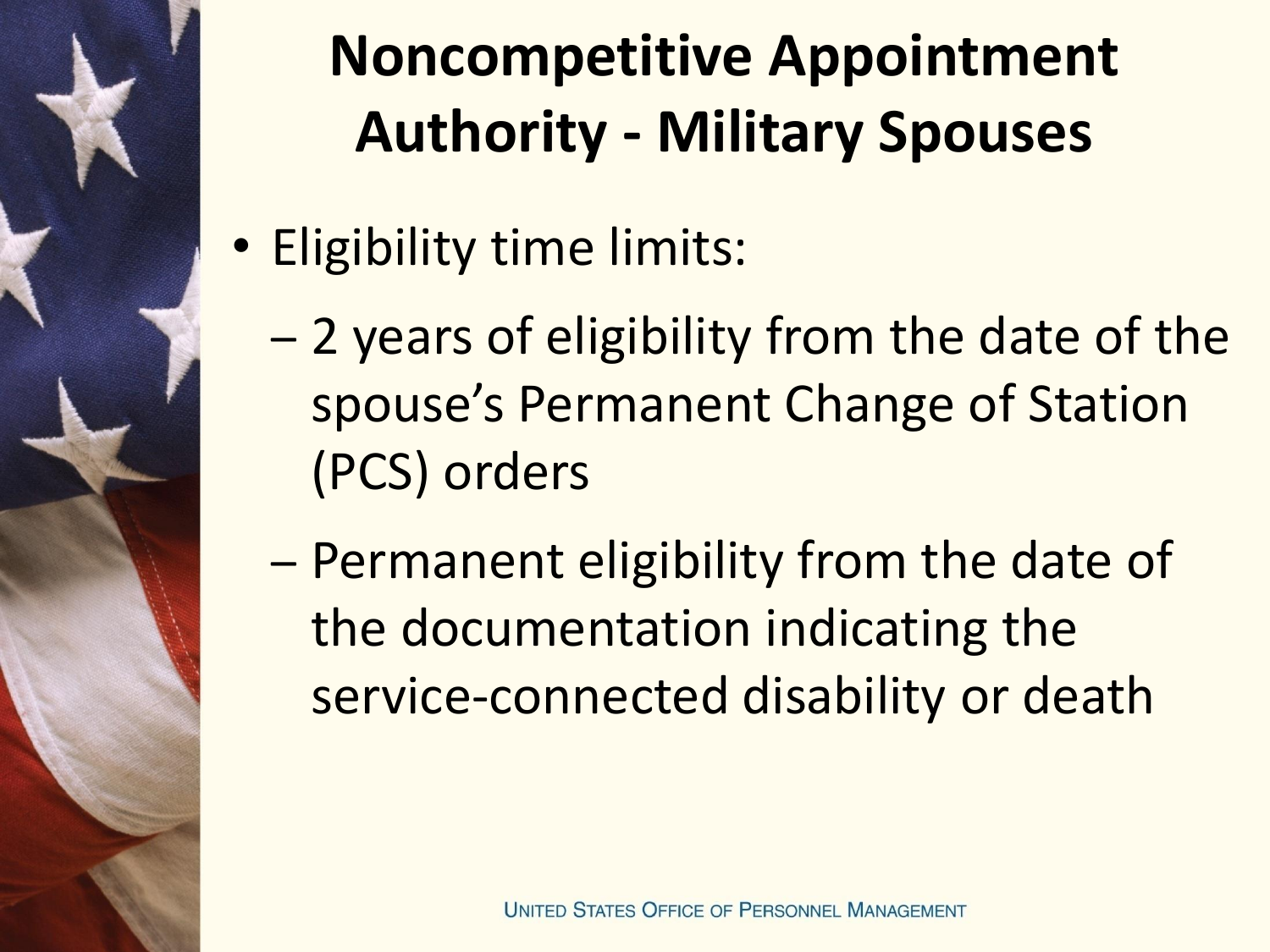

# **Excepted Service Employment**

Excepted by Statute, Executive Order, or OPM action, and listed under Schedules A, B, C or D

- Schedule A – Cannot use traditional examining methods; not subject to OPM qualification standards

- Schedule B Cannot hold open competition; must meet OPM qualification standards
- Schedule C Political appointees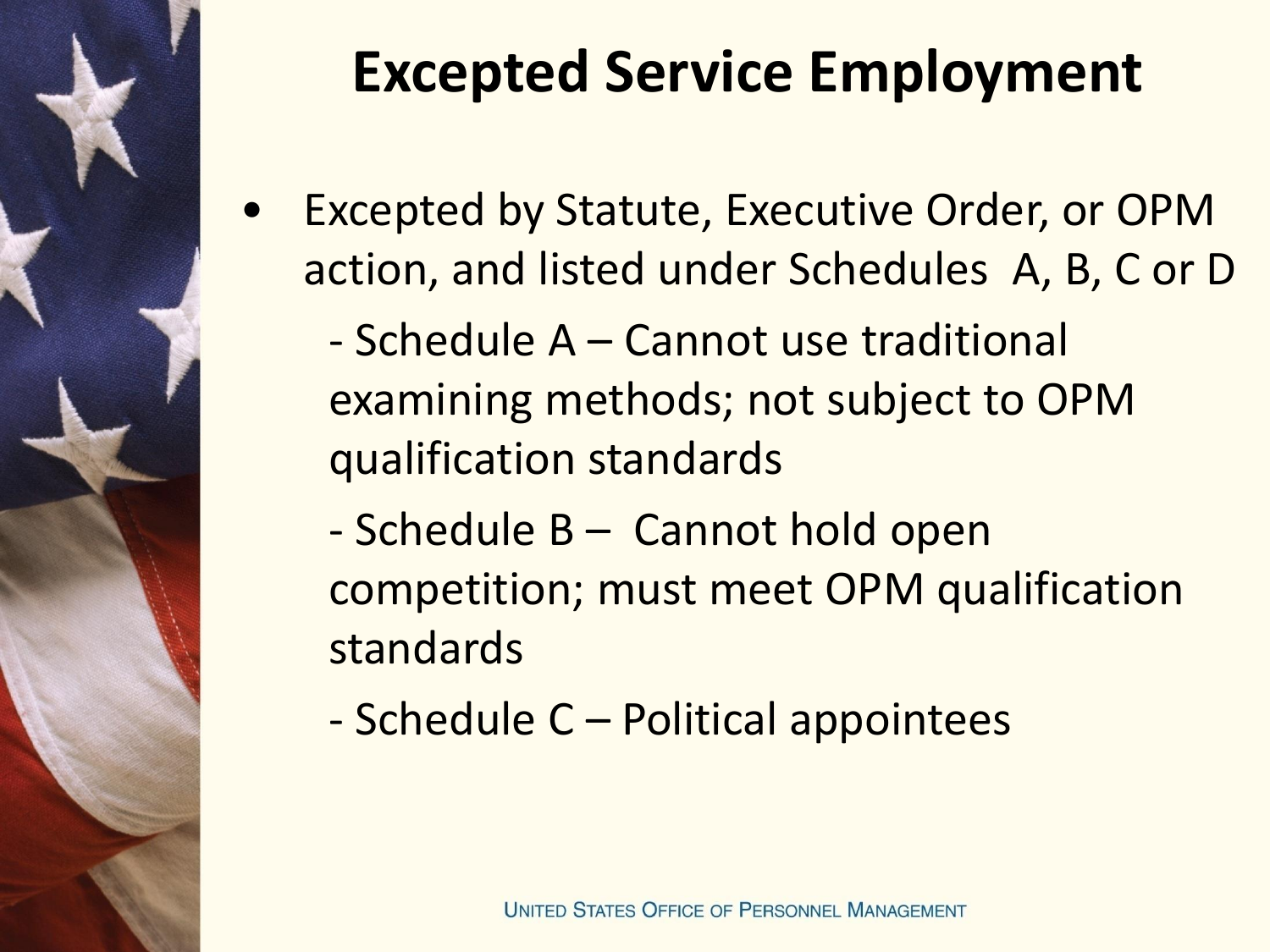

# **Excepted Service Employment**

- Excepted by Statute, Executive Order, or OPM action, and listed under Schedules A, B, C or D
	- Schedule D Temporarily removed when filled by students or individuals who recently completed their education
- OPM also grants agency-specific Schedule A and B authorities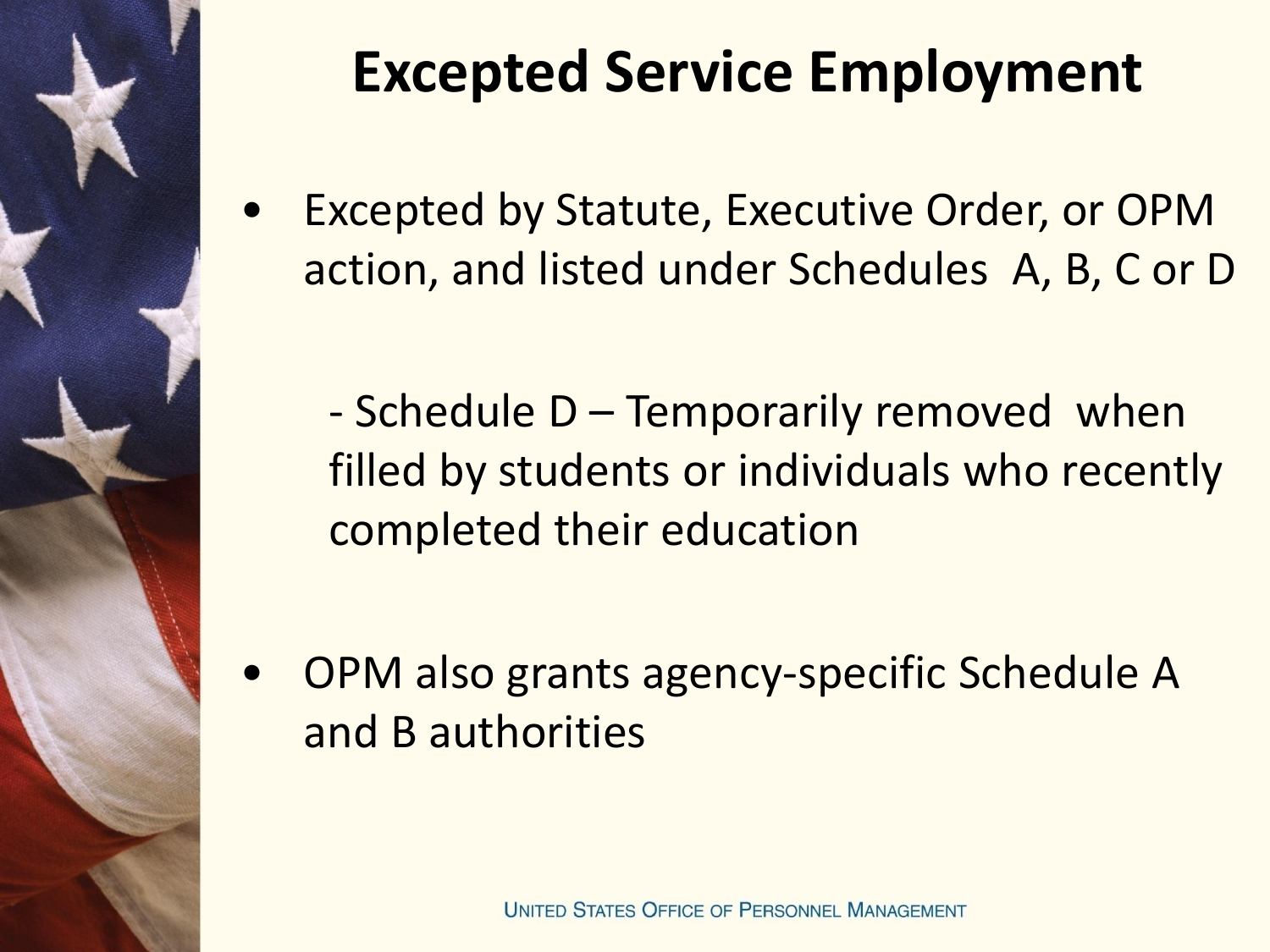

## **Excepted Service Appointments - Individuals with Disabilities**

- Appointment, under Schedule A, of individuals with disabilities
	- Designed to remove barriers and increase employment opportunities for these individuals
	- Improves the Federal Government's ability to hire persons with these disabilities
	- Requires proof of the disability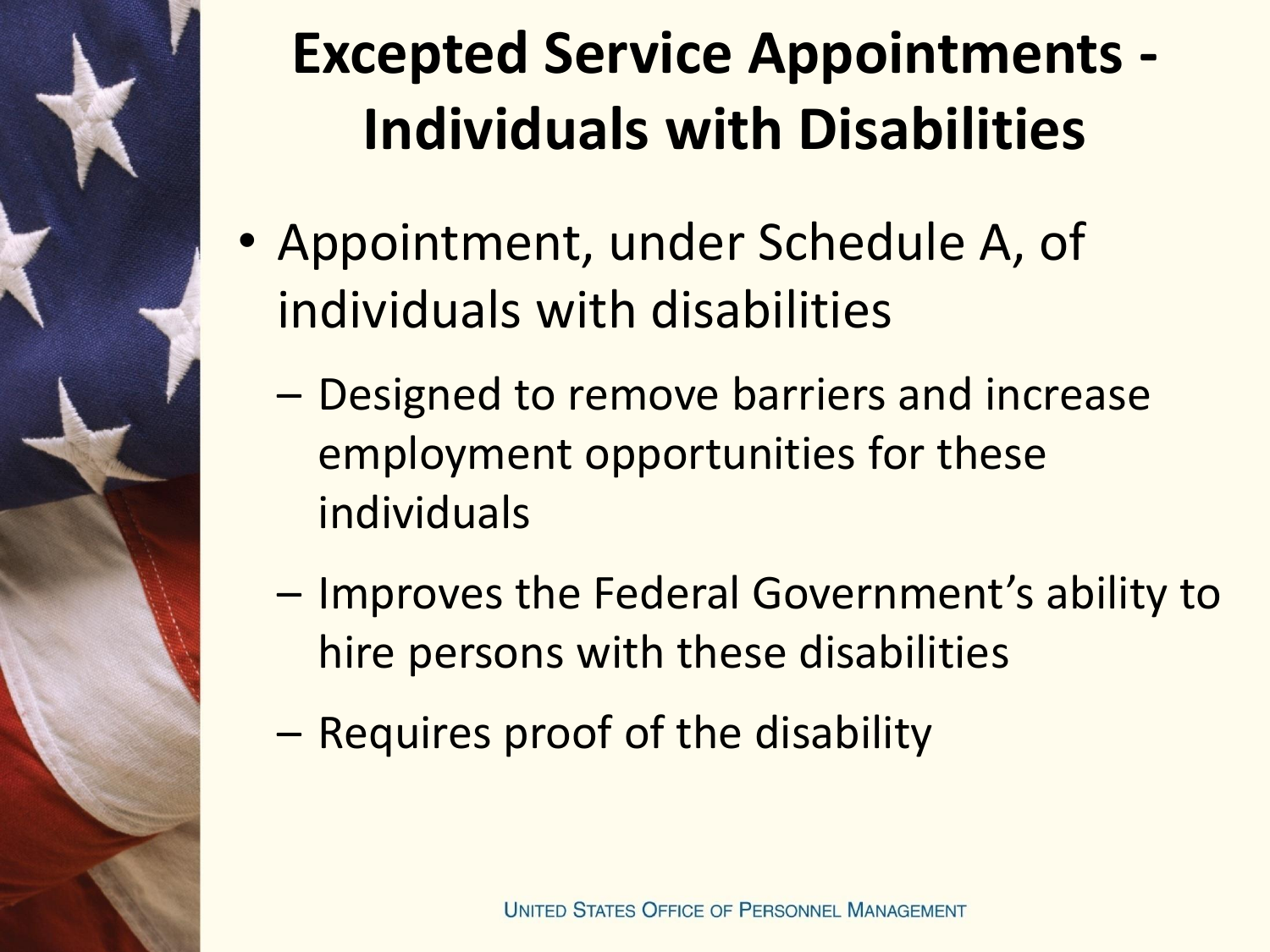

## **Excepted Service Appointments - Individuals with Disabilities**

- 3 categories of eligibles an applicant must have one of the following:
	- Intellectual disability,
	- Psychiatric disability, or
	- Severe physical disability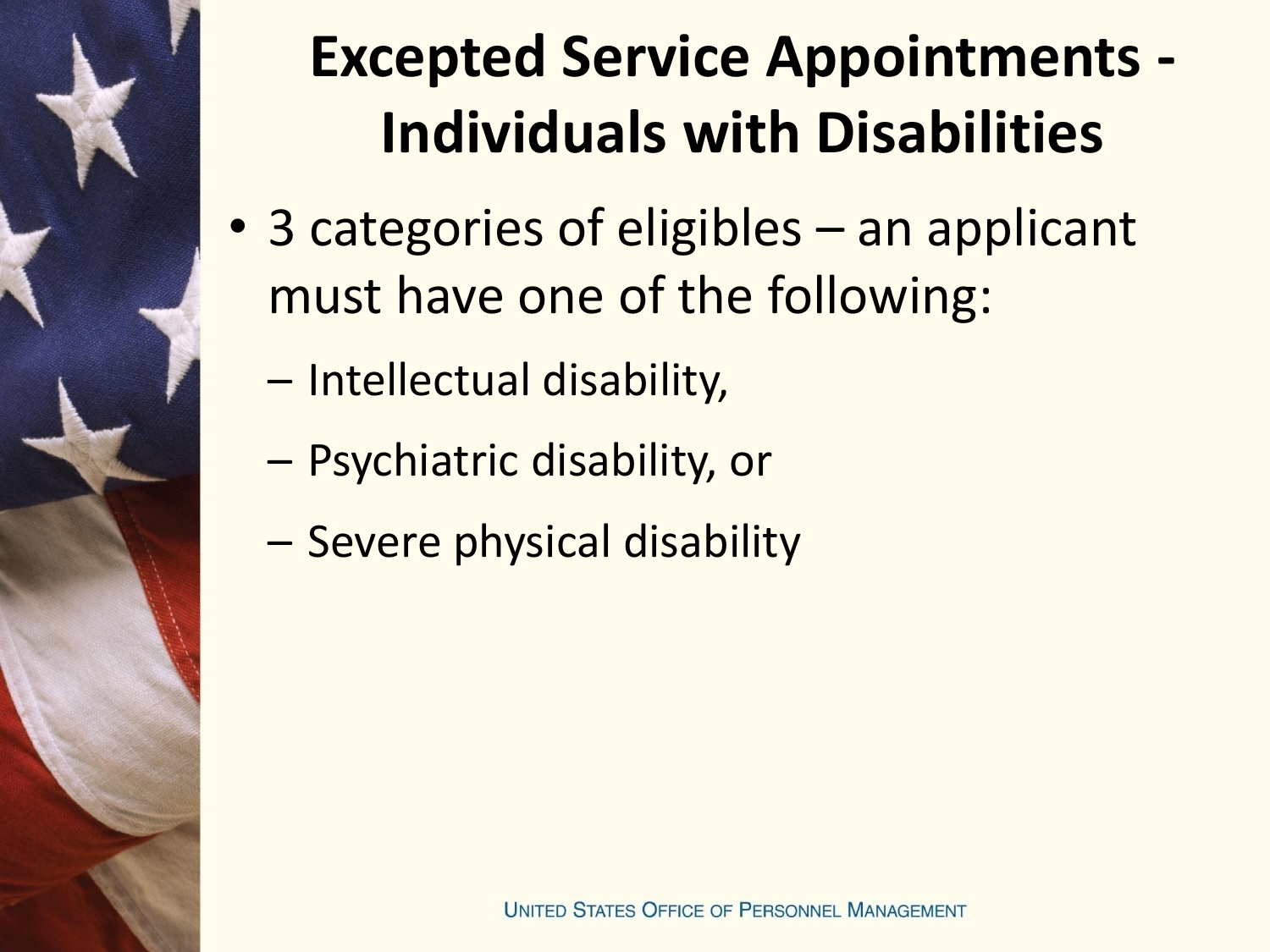

# **Excepted Service Appointments - Individuals with Disabilities**

- Temporary appointments or non-temporary appointments
- Eligibility for non-competitive appointment to permanent after successfully completing 2 years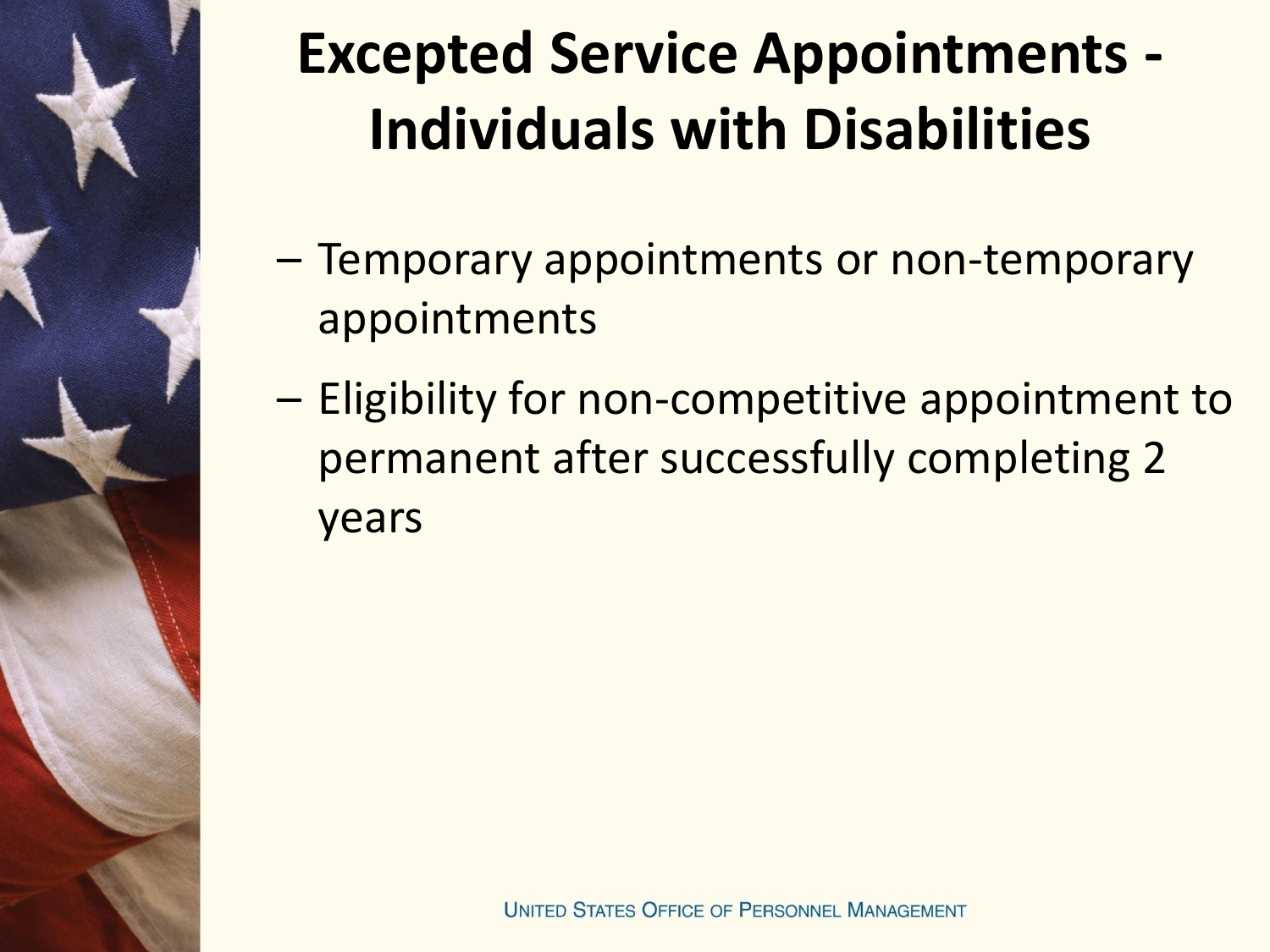

# **Pathways Programs - Internship Program**

Formerly known as the *Student Career Experience Program* (*SCEP*) and *Student Temporary Employment Program* (*STEP*)

- Provides students with paid opportunities to work and explore Federal careers while still in school
- Formal written agreement between the agency and student
- Work is related to the student's academic pursuits or career interests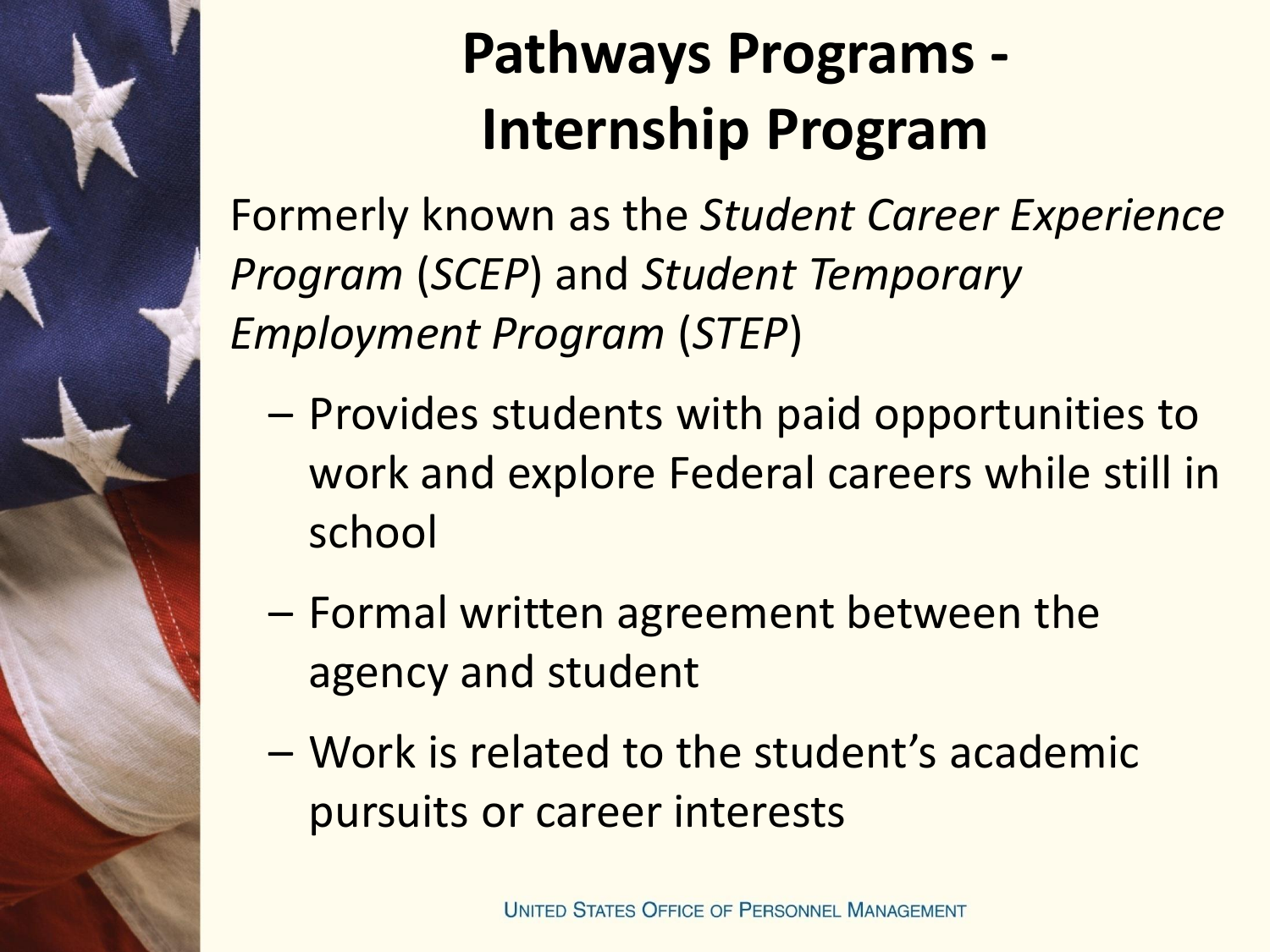

# **Pathways Programs - Internship Program**

- Successful students are eligible for a permanent job in the competitive service upon completing academic requirements
- Interns may:
	- Work full- or part-time
	- Be hired on a temporary basis for up to one year, or an indefinite period
	- Be converted to a permanent or term position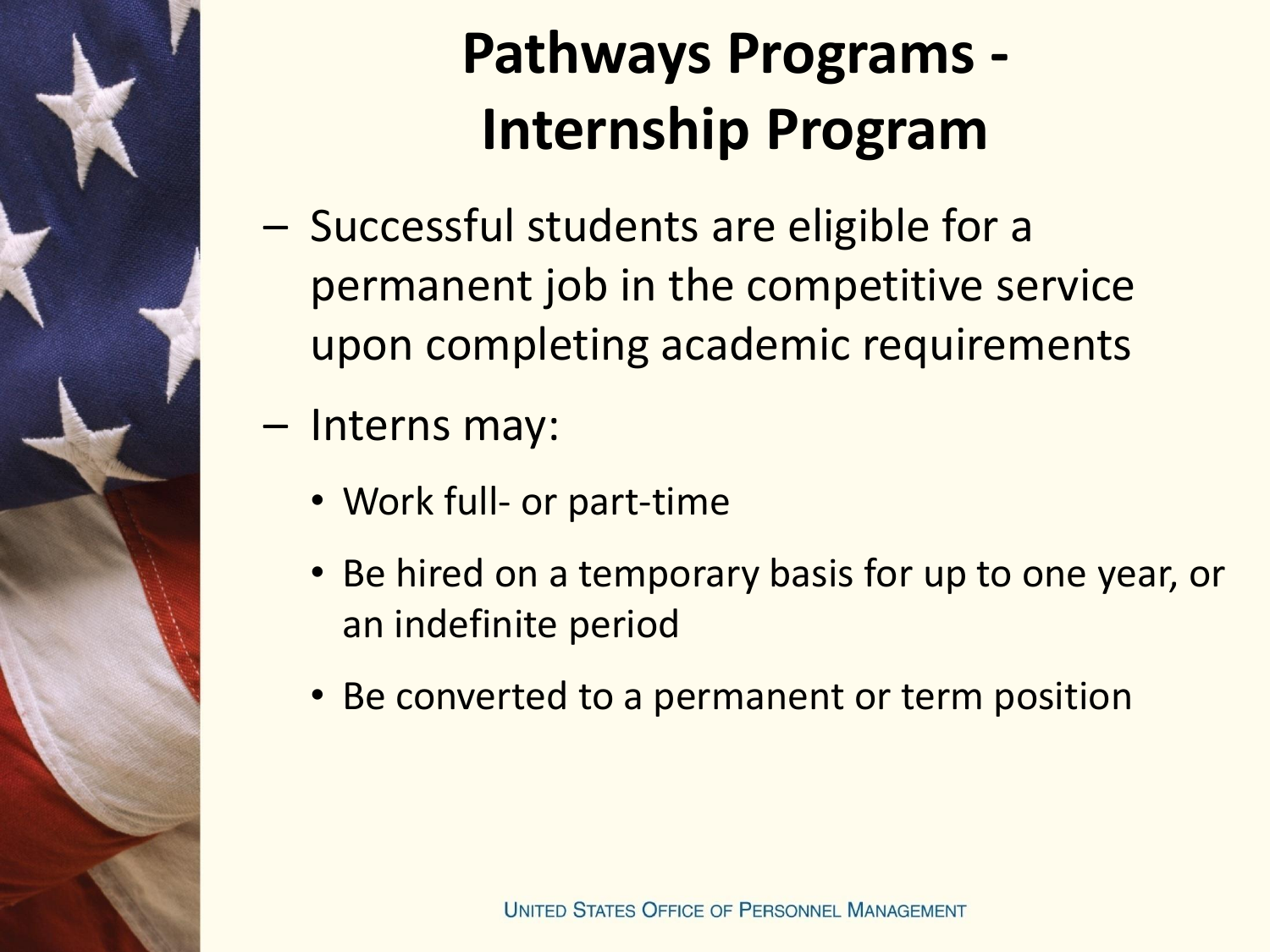## **Pathways Programs - Recent Graduates Program**

#### New Program

- 1-year program with formal training and developmental opportunities to meet specific agency needs
- Appointed at the GS-5/7/9 *(GS-11 or 12 for certain scientific or professional positions)*
- Eligibility for permanent appointment to the competitive service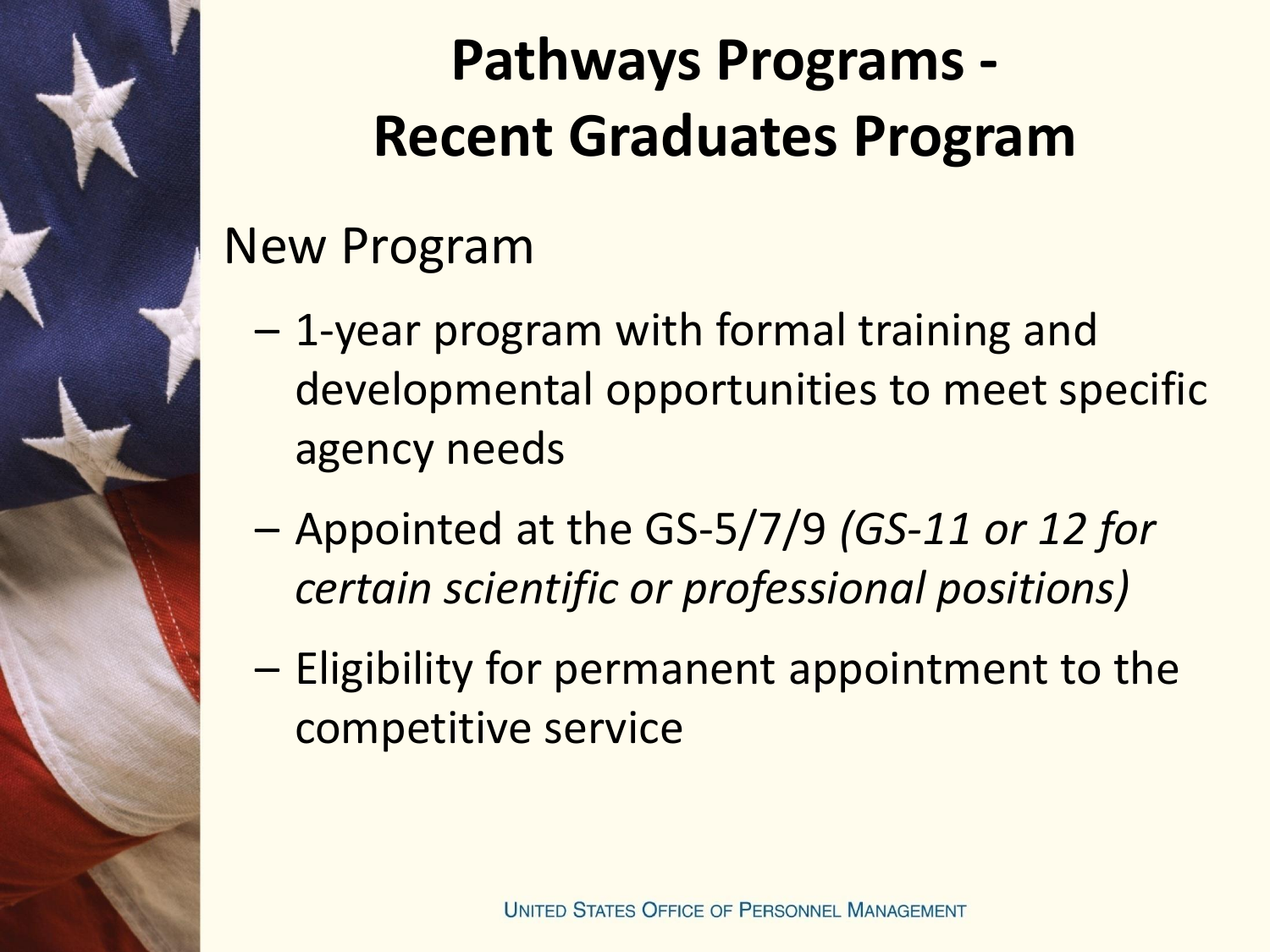

# **Pathways Programs - Presidential Management Fellows Program**

#### Revamped Program

- 2-year leadership development program
- Fellows appointed at the GS-9, 11, or 12
- Rigorous training requirements
- Eligible for permanent placement upon:
	- Successful completion of fellowship
	- Certification by agency Executive Resources Board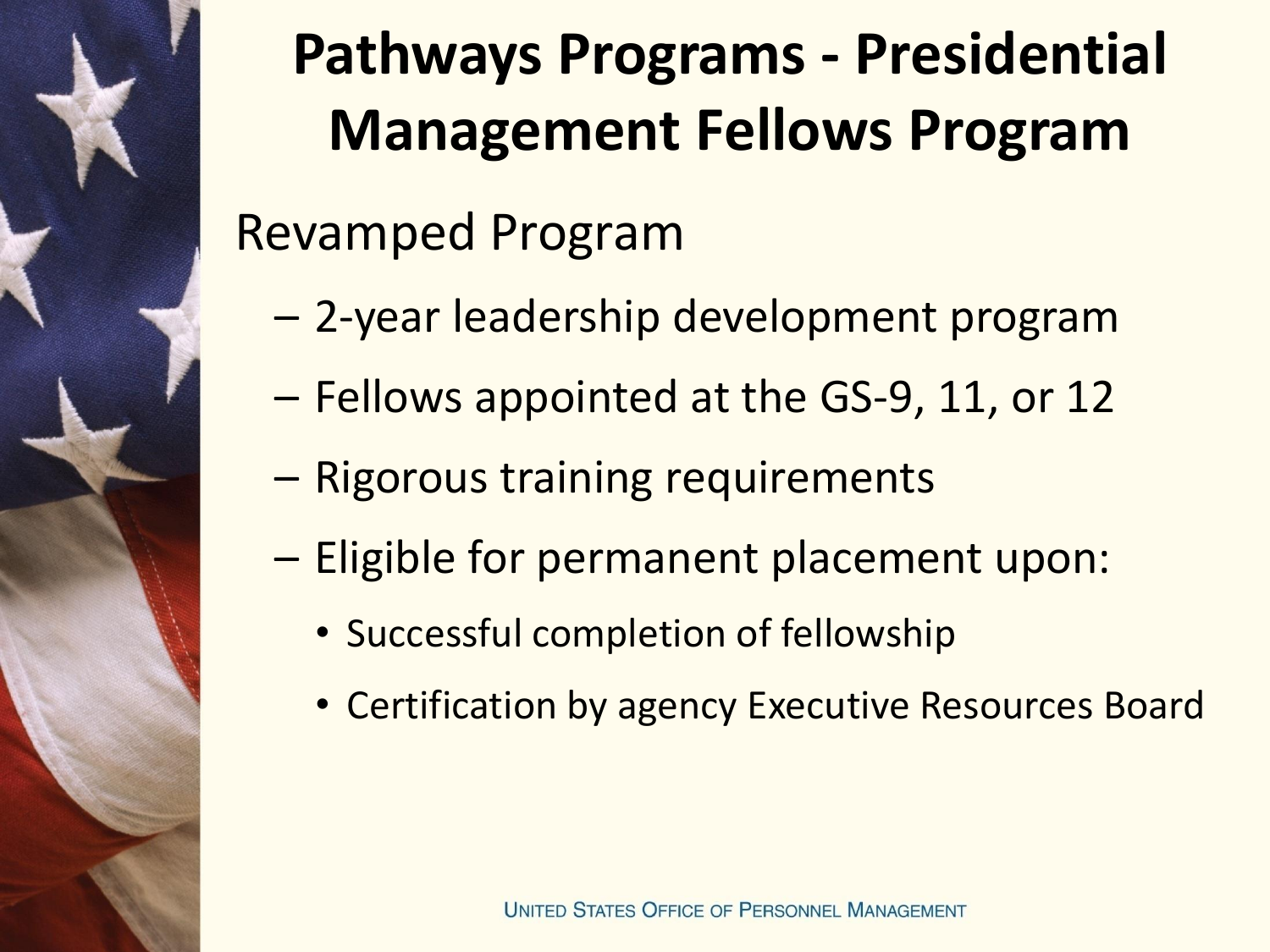

### **Excepted Service Appointments**

- Fellowships, Scholarships, and Similar Programs (5 CFR 213.3102(r))
	- Positions are filled from a limited applicant pool and operate under requirements established by a Federal agency and/or a non-Federal entity
	- Appointments may not exceed 4 years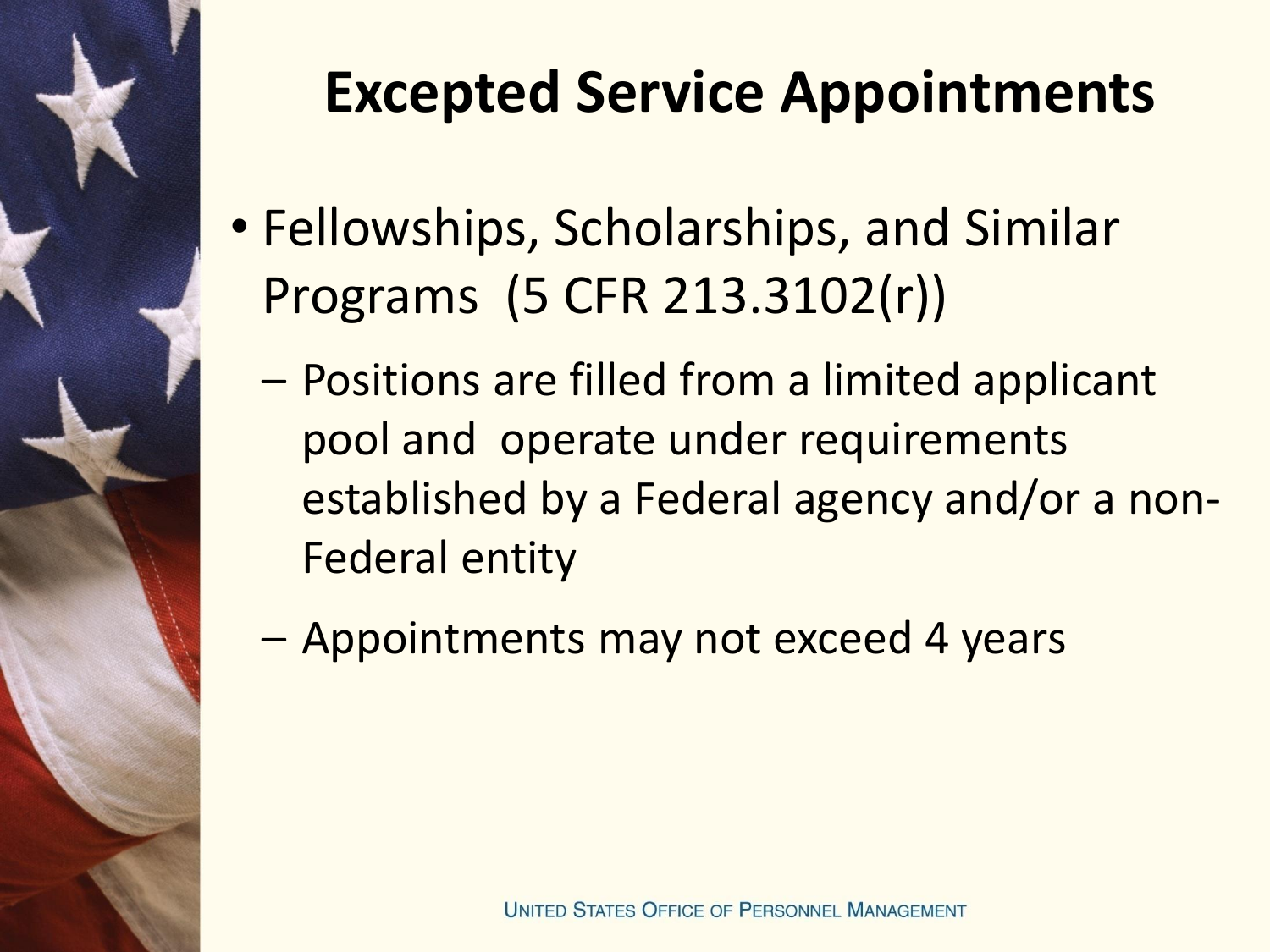

#### **Direct Hire Authority**

- Allows agencies to hire individuals without regard to sections 3309 – 3318 of title 5 to positions for which:
	- Public notice has been given, and
	- OPM has determined either a:
		- Severe shortage of candidates (i.e., agencies expect to hire all available qualified candidates), or
		- Critical hiring need (e.g., agencies need to fill positions quickly due to an emergency, to meet legal requirements, carry out a Presidential mandate)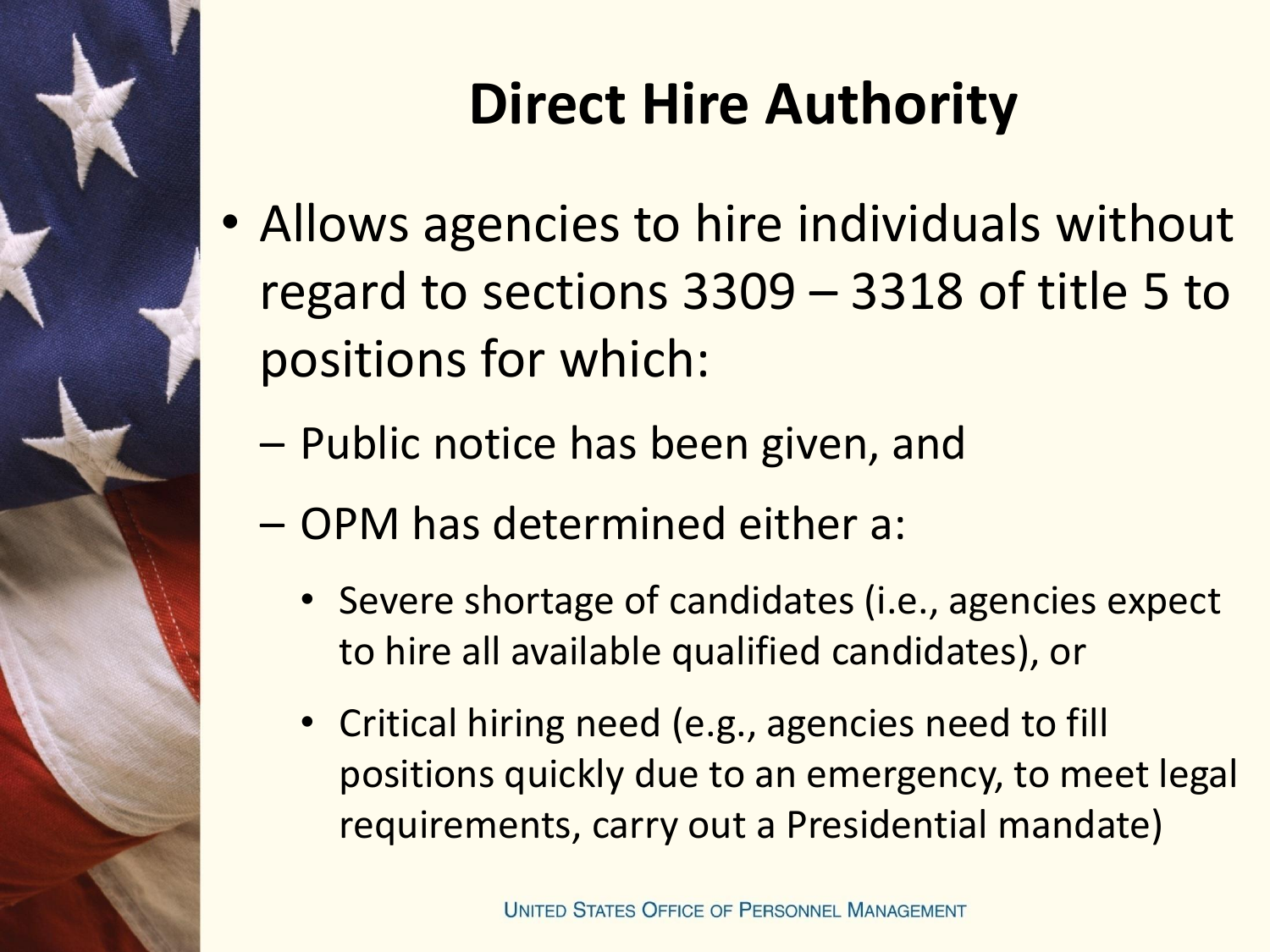#### **Hiring Authorities**

• **Experts and Consultants Appointments**

- To perform temporary or intermittent expert or consultant work

- Up to GS-15, Step 10

- Cannot perform managerial or supervisory work

UNITED STATES OFFICE OF PERSONNEL MANAGEMENT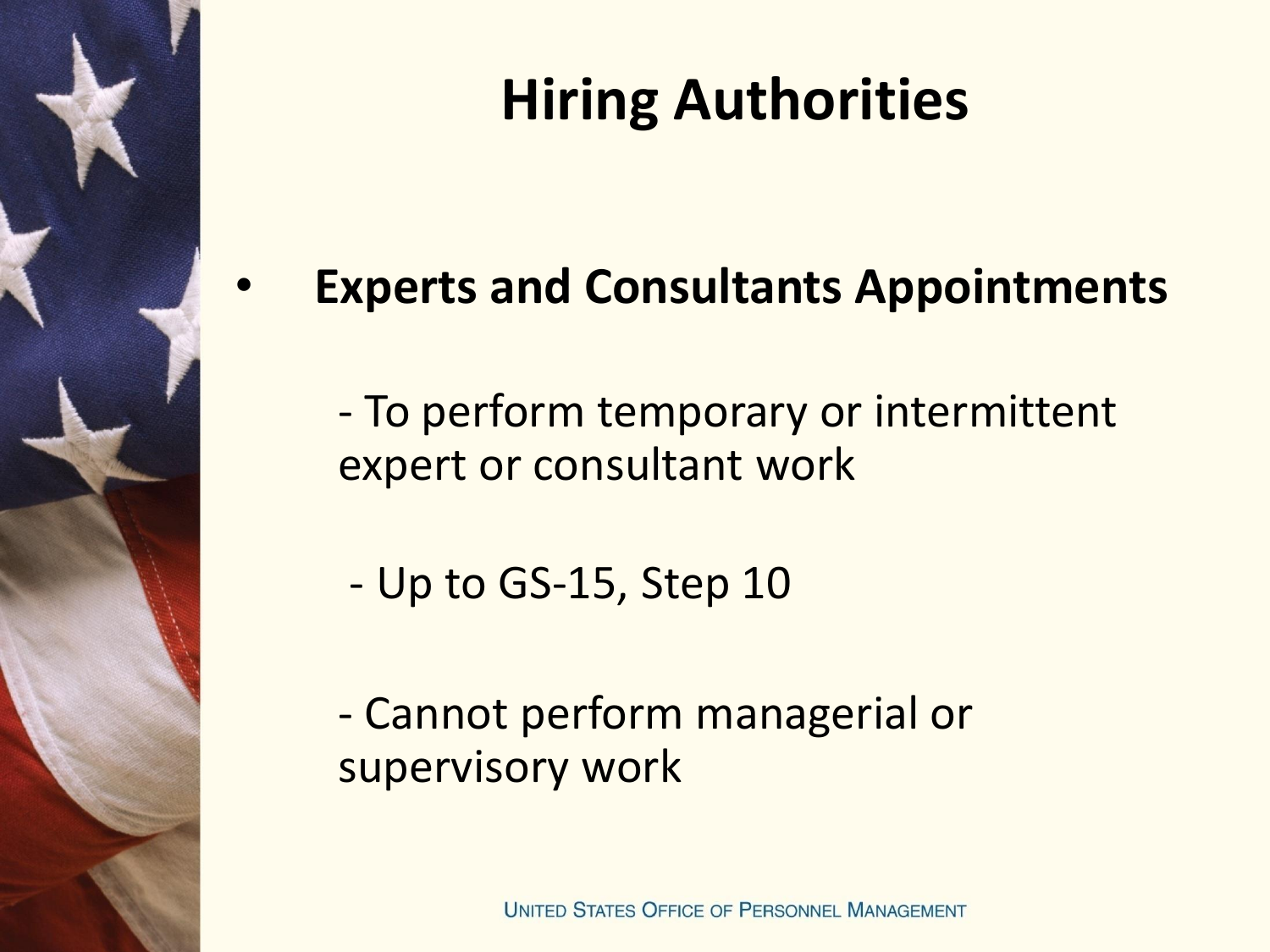#### **Hiring Authorities**

• **Intergovernmental Personnel Act (IPA) Details** 

- From state/local governments and educational institutions
- 2-year assignments